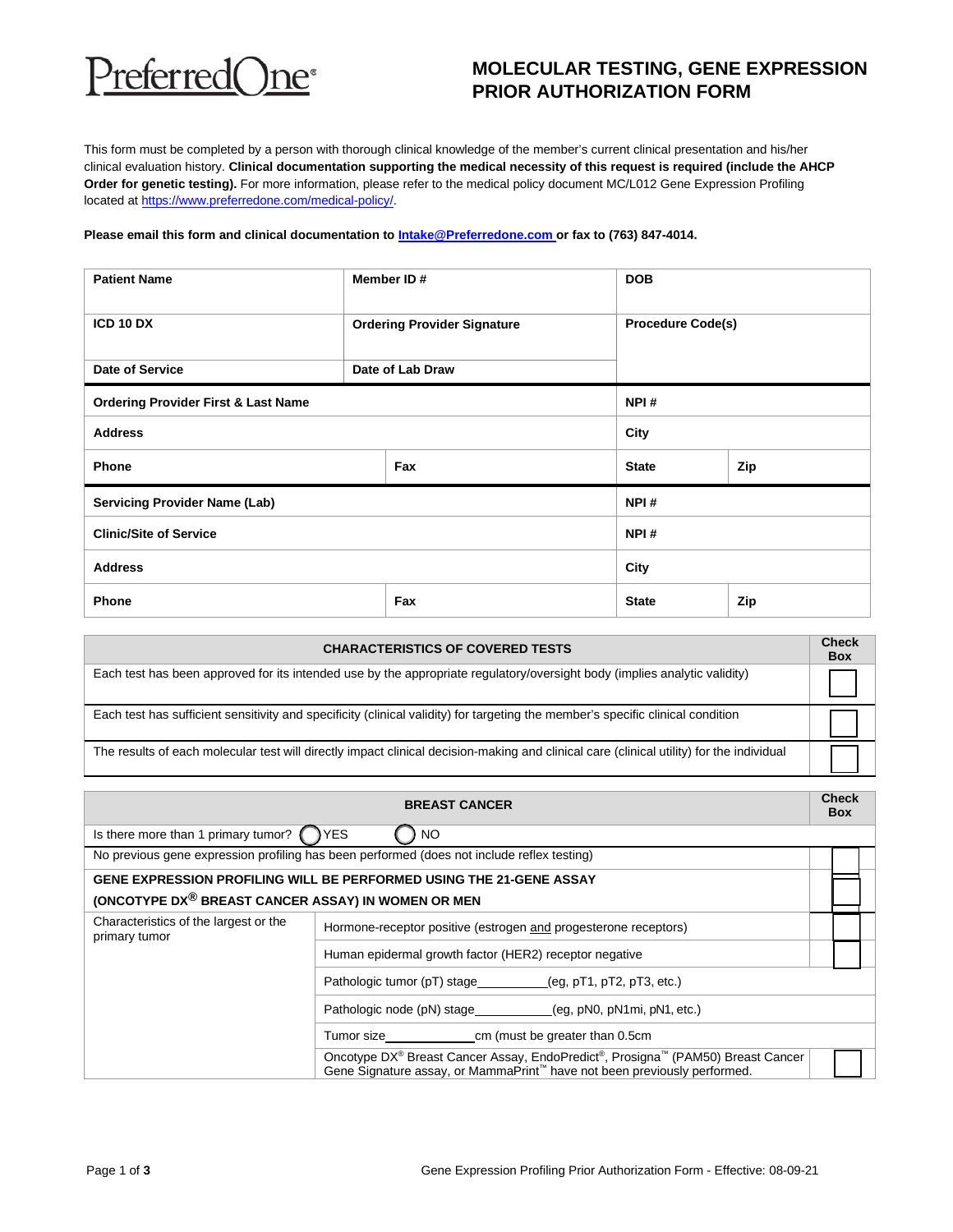PreferredOne®

# **MOLECULAR TESTING, GENE EXPRESSION PRIOR AUTHORIZATION FORM**

**Patient Name**

**Member ID #**

| <b>BREAST CANCER</b><br>(continued)                                                                                                                                                               |                                                                                                                                                                                      |  | <b>Check</b><br><b>Box</b> |
|---------------------------------------------------------------------------------------------------------------------------------------------------------------------------------------------------|--------------------------------------------------------------------------------------------------------------------------------------------------------------------------------------|--|----------------------------|
| GENE EXPRESSION PROFILING WILL BE PERFORMED USING THE 12-GENE ASSAY (ENDOPREDICT <sup>®</sup> ), 50-<br>GENE ASSAY (PROSIGNA™ [PAM50]), 70-GENE ASSAY (MAMMAPRINT [AMSTERDAM SIGNATURE]) IN WOMEN |                                                                                                                                                                                      |  |                            |
| Characteristics of the largest or the<br>primary tumor                                                                                                                                            | Hormone-receptor positive (estrogen and progesterone receptors)                                                                                                                      |  |                            |
|                                                                                                                                                                                                   | Human epidermal growth factor (HER2) receptor negative                                                                                                                               |  |                            |
|                                                                                                                                                                                                   | Node-negative (pathologic node [pN] stage pN0)                                                                                                                                       |  |                            |
|                                                                                                                                                                                                   | 1 to 3 positive nodes (pathologic node [pN] stage of pN1, pN2, or pN3)                                                                                                               |  |                            |
|                                                                                                                                                                                                   | Oncotype DX <sup>®</sup> Breast Cancer Assay, EndoPredict <sup>®</sup> , Prosigna™ (PAM50) Breast Cancer<br>Gene Signature assay, or MammaPrint™ have not been previously performed. |  |                            |
| GENE EXPRESSION PROFILING WILL BE PERFORMED USING THE 6-GENE ASSAY (BREAST CANCER INDEX <sup>SM</sup> ) IN<br><b>WOMEN</b>                                                                        |                                                                                                                                                                                      |  |                            |
| Characteristics of the largest or the<br>primary tumor                                                                                                                                            | Hormone-receptor positive (estrogen and progesterone receptors)                                                                                                                      |  |                            |
|                                                                                                                                                                                                   | Human epidermal growth factor (HER2) receptor negative                                                                                                                               |  |                            |
|                                                                                                                                                                                                   | Node-negative (pathologic node [pN] stage pN0)                                                                                                                                       |  |                            |
|                                                                                                                                                                                                   | 1 to 3 positive nodes (pathologic node [pN] stage of pN1, pN2, or pN3)                                                                                                               |  |                            |
|                                                                                                                                                                                                   | Breast Cancer Index <sup>SM</sup> has not been previously performed                                                                                                                  |  |                            |

| <b>MELANOMA, OCULAR (UVEAL)</b>                                                     |  | <b>Check</b><br>Box |  |
|-------------------------------------------------------------------------------------|--|---------------------|--|
| GENE EXPRESSION PROFILING WILL BE PERFORMED USING THE 15-GENE ASSAY (DecisionDX-UM) |  |                     |  |
| The member has localized ocular/uveal melanoma                                      |  |                     |  |
| The request is for risk stratification                                              |  |                     |  |

| <b>PROSTATE CANCER</b>                                                                                                                                 | <b>Check</b><br><b>Box</b> |
|--------------------------------------------------------------------------------------------------------------------------------------------------------|----------------------------|
| Life expectancy is equal to or greater than 10 years                                                                                                   |                            |
| Life expectancy is greater than five years but less than 10 years and the member is symptomatic                                                        |                            |
| <b>POST-BIOPSY</b>                                                                                                                                     |                            |
| The member has been newly-diagnosed with prostate cancer and the test will be performed to manage treatment                                            |                            |
| Gene expression profiling will be performed using the 1.4M RNA expression (44,000 genes) whole-transcriptome<br>oligonucleotide microarray (Decipher®) |                            |
| Gene expression profiling will be performed using the 8-protein multiplex immunofluorescent staining (ProMark®)                                        |                            |
| Gene expression profiling will be performed using the 31-cell cycle progression (CCP) gene assay (Prolaris <sup>TM</sup> )                             |                            |
| Gene expression profiling will be performed using the 17-gene assay (Oncotype DX® Prostate)                                                            |                            |
| The member's disease risk is (see Table 1 below):<br>Very low<br>High<br>Very High<br>.ow<br>Intermediate, favorable<br>Intermediate, unfavorable      |                            |
| <b>POST RADICAL PROSTATECTOMY</b>                                                                                                                      |                            |
| Gene expression profiling will be performed using the 1.4M RNA expression (44,000 genes) whole-transcriptome<br>oligonucleotide microarray (Decipher®) |                            |